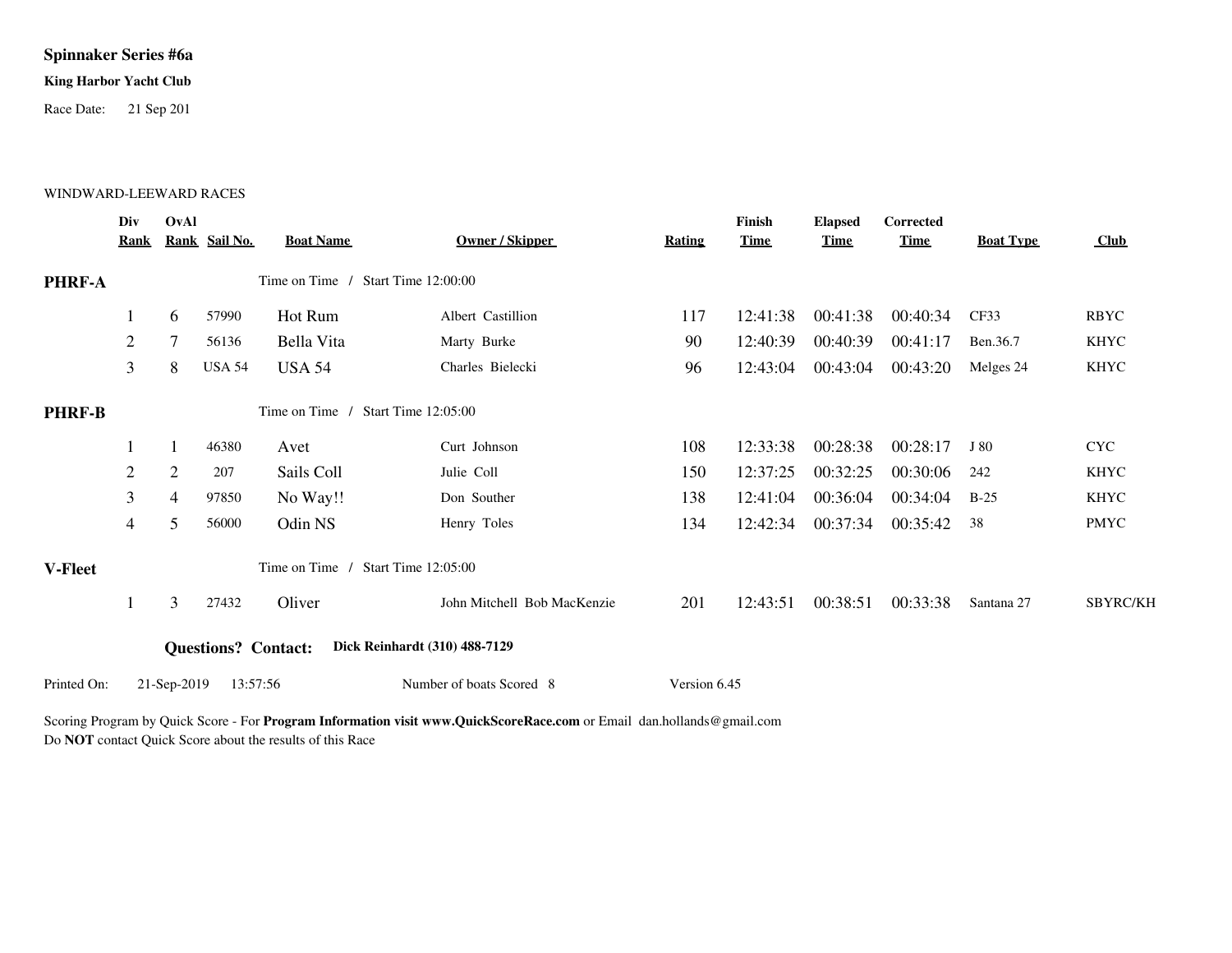# **Spinnaker Series #6b**

## **King Harbor Yacht Club**

Race Date: 21 Sep 201

### WINDWARD-LEEWARD RACES

|                | Div<br>Rank    | OvAl                                         | Rank Sail No.              | <b>Boat Name</b>                   | Owner / Skipper               | Rating       | Finish<br><b>Time</b> | <b>Elapsed</b><br><b>Time</b> | Corrected<br><b>Time</b> | <b>Boat Type</b> | Club            |
|----------------|----------------|----------------------------------------------|----------------------------|------------------------------------|-------------------------------|--------------|-----------------------|-------------------------------|--------------------------|------------------|-----------------|
| PHRF-A         |                |                                              |                            | Time on Time /                     | Start Time $13:00:00$         |              |                       |                               |                          |                  |                 |
|                |                | 6                                            | 57990                      | Hot Rum                            | Albert Castillion             | 117          | 14:23:23              | 01:23:23                      | 01:21:15                 | CF33             | <b>RBYC</b>     |
|                | 2              |                                              | 56136                      | Bella Vita                         | Marty Burke                   | 90           | 14:20:31              | 01:20:31                      | 01:21:46                 | Ben.36.7         | <b>KHYC</b>     |
|                | 3              | 8                                            | <b>USA 54</b>              | <b>USA 54</b>                      | Charles Bielecki              | 96           | 14:24:32              | 01:24:32                      | 01:25:03                 | Melges 24        | <b>KHYC</b>     |
| <b>PHRF-B</b>  |                |                                              |                            | Time on Time / Start Time 13:10:00 |                               |              |                       |                               |                          |                  |                 |
|                |                | $\mathbf{1}$                                 | 46380                      | Avet                               | Curt Johnson                  | 108          | 14:03:08              | 00:53:08                      | 00:52:29                 | J 80             | <b>CYC</b>      |
|                | $\overline{c}$ | $\overline{2}$                               | 207                        | Sails Coll                         | Julie Coll                    | 150          | 14:08:18              | 00:58:18                      | 00:54:08                 | 242              | <b>KHYC</b>     |
|                | 3              | 3                                            | 97850                      | No Way!!                           | Don Souther                   | 138          | 14:12:03              | 01:02:03                      | 00:58:37                 | $B-25$           | <b>KHYC</b>     |
|                | 4              | 5                                            | 56000                      | Odin NS                            | Henry Toles                   | 134          | 14:18:31              | 01:08:31                      | 01:05:07                 | 38               | <b>PMYC</b>     |
| <b>V-Fleet</b> |                | Time on Time /<br><b>Start Time 13:10:00</b> |                            |                                    |                               |              |                       |                               |                          |                  |                 |
|                | 1              | $\overline{4}$                               | 27432                      | Oliver                             | John Mitchell Bob MacKenzie   | 201          | 14:21:04              | 01:11:04                      | 01:01:31                 | Santana 27       | <b>SBYRC/KH</b> |
|                |                |                                              | <b>Questions?</b> Contact: |                                    | Dick Reinhardt (310) 488-7129 |              |                       |                               |                          |                  |                 |
| Printed On:    |                | 21-Sep-2019                                  | 16:12:38                   |                                    | Number of boats Scored 8      | Version 6.45 |                       |                               |                          |                  |                 |

Scoring Program by Quick Score - For **Program Information visit www.QuickScoreRace.com** or Email dan.hollands@gmail.com Do **NOT** contact Quick Score about the results of this Race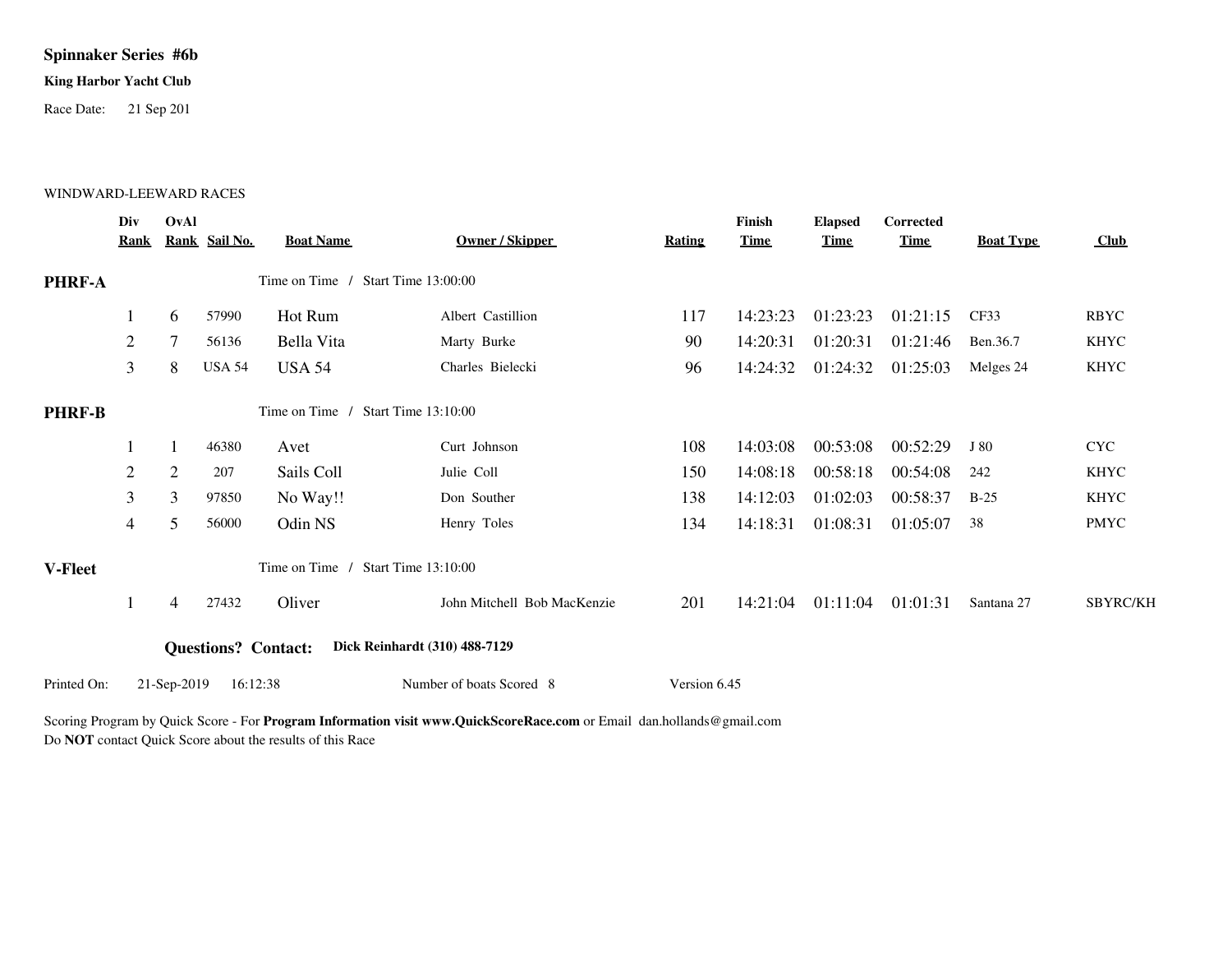# **Spinnaker Series #6C**

## **King Harbor Yacht Club**

Race Date: 21 Sep 201

### WINDWARD-LEEWARD RACES

|               | Div<br><b>Rank</b> | OvAl           | Rank Sail No. | <b>Boat Name</b>                   | Owner / Skipper               | Rating       | Finish<br><b>Time</b> | <b>Elapsed</b><br><b>Time</b> | Corrected<br><b>Time</b> | <b>Boat Type</b> | Club            |
|---------------|--------------------|----------------|---------------|------------------------------------|-------------------------------|--------------|-----------------------|-------------------------------|--------------------------|------------------|-----------------|
| PHRF-A        |                    |                |               | Time on Time / Start Time 14:40:00 |                               |              |                       |                               |                          |                  |                 |
|               |                    | 6              | 56136         | Bella Vita                         | Marty Burke                   | 90           | 15:24:27              | 00:44:27                      | 00:45:09                 | Ben.36.7         | <b>KHYC</b>     |
|               | 2                  |                | <b>USA 54</b> | <b>USA 54</b>                      | Charles Bielecki              | 96           | 15:25:17              | 00:45:17                      | 00:45:34                 | Melges 24        | <b>KHYC</b>     |
|               | $\mathfrak{Z}$     | 8              | 57990         | Hot Rum                            | Albert Castillion             | 117          | 15:27:00              | 00:47:00                      | 00:45:48                 | CF33             | <b>RBYC</b>     |
| <b>PHRF-B</b> |                    |                |               | Time on Time / Start Time 14:35:00 |                               |              |                       |                               |                          |                  |                 |
|               |                    |                | 46380         | Avet                               | Curt Johnson                  | 108          | 15:10:16              | 00:35:16                      | 00:34:50                 | J 80             | <b>CYC</b>      |
|               | 2                  | $\overline{2}$ | 97850         | No Way!!                           | Don Souther                   | 138          | 15:14:54              | 00:39:54                      | 00:37:42                 | $B-25$           | KHYC            |
|               | 3                  | 4              | 207           | Sails Coll                         | Julie Coll                    | 150          | 15:18:08              | 00:43:08                      | 00:40:03                 | 242              | <b>KHYC</b>     |
|               | $\overline{4}$     | 5              | 56000         | Odin NS                            | Henry Toles                   | 134          | 15:21:22              | 00:46:22                      | 00:44:04                 | 38               | <b>PMYC</b>     |
| V-Fleet       |                    |                |               | Time on Time                       | Start Time 14:35:00           |              |                       |                               |                          |                  |                 |
|               |                    | 3              | 27432         | Oliver                             | John Mitchell Bob MacKenzie   | 201          | 15:21:06              | 00:46:06                      | 00:39:54                 | Santana 27       | <b>SBYRC/KH</b> |
|               |                    |                |               | <b>Questions? Contact:</b>         | Dick Reinhardt (310) 488-7129 |              |                       |                               |                          |                  |                 |
| Printed On:   |                    | 21-Sep-2019    | 15:45:37      |                                    | Number of boats Scored 8      | Version 6.45 |                       |                               |                          |                  |                 |

Scoring Program by Quick Score - For **Program Information visit www.QuickScoreRace.com** or Email dan.hollands@gmail.com Do **NOT** contact Quick Score about the results of this Race